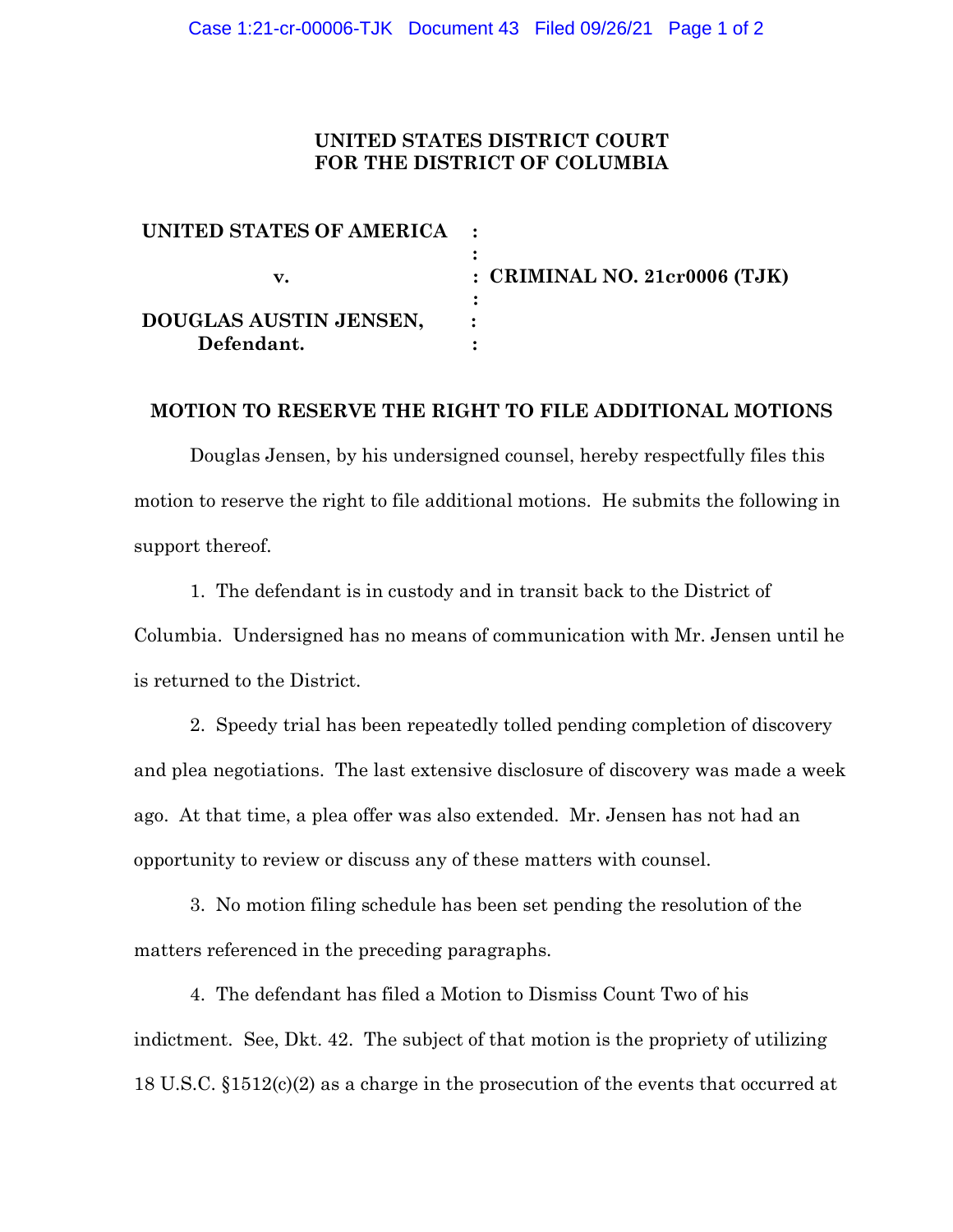the Capitol on January 6, 2021. This issue is being litigated before multiple judges in the U.S. District Court for the District of Columbia. In fact, this Court recently heard argument on this issue in *United States v. Nordean*, 21 cr 175 (TJK).

5. The critical impact of the resolution of this issue on case strategy dictates the filing of this motion before a motions schedule is set. To that end, Mr. Jensen reserves the right to file additional motions once a motion(s) filing schedule is established.

Respectfully submitted,

 $/s/$ 

Christopher M. Davis #385582 Counsel for Douglas Jensen Davis & Davis 1350 Connecticut Avenue, NW Suite 202 Washington, DC 20036 202.234.7300

#### CERTIFICATE OF SERVICE

I hereby certify that a copy of this motion was served upon all counsel of record via the Court's CM/ECF System on this day of 26th September 2021.

> $\sqrt{s}$ / Christopher M. Davis